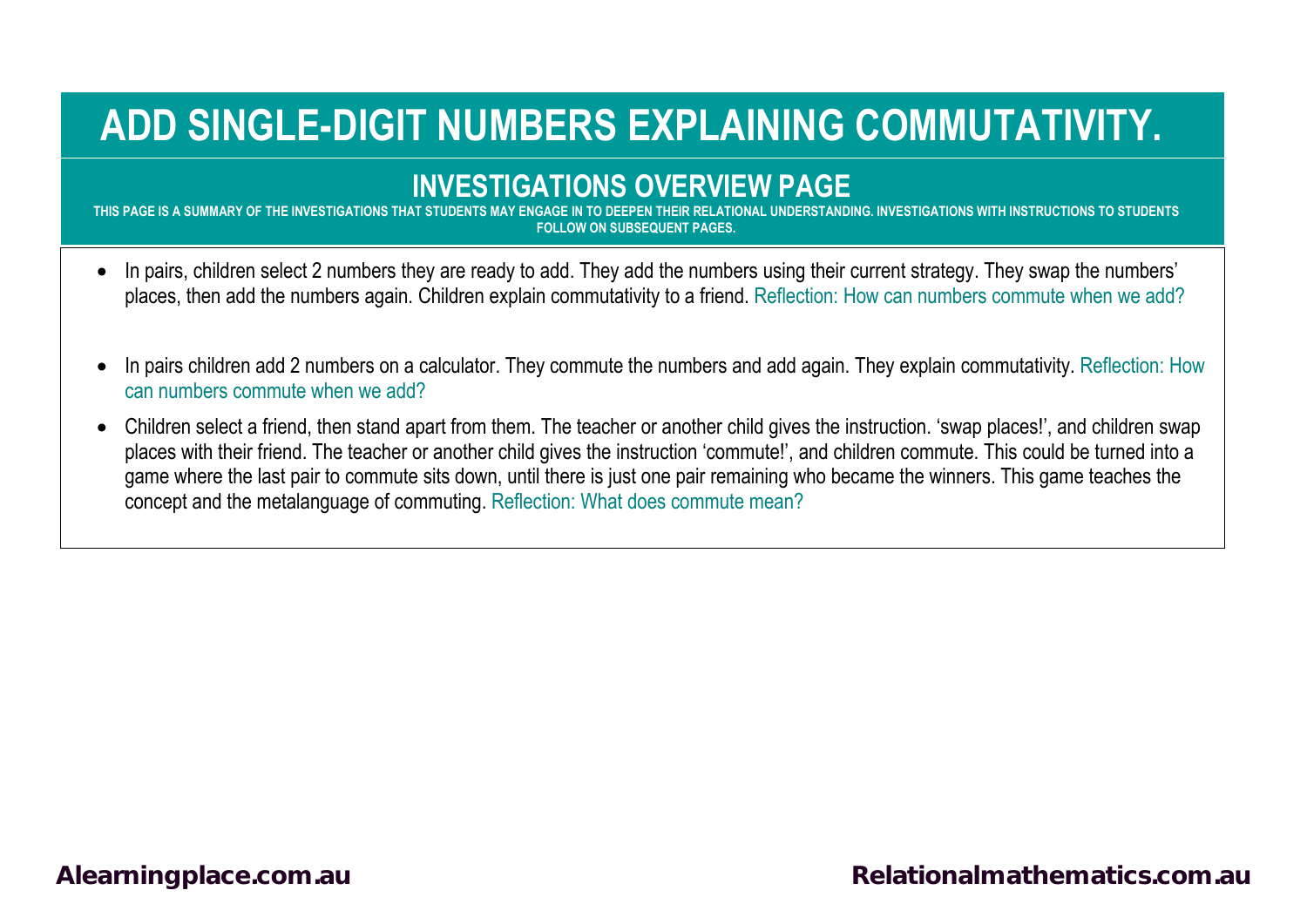## Add Single-digit Numbers Explaining Commutativity

Sit with a friend. Select cards to make 2 numbers. Add the numbers. Swap the numbers' places, then add the numbers again. Reflection: How can numbers commute when we add?